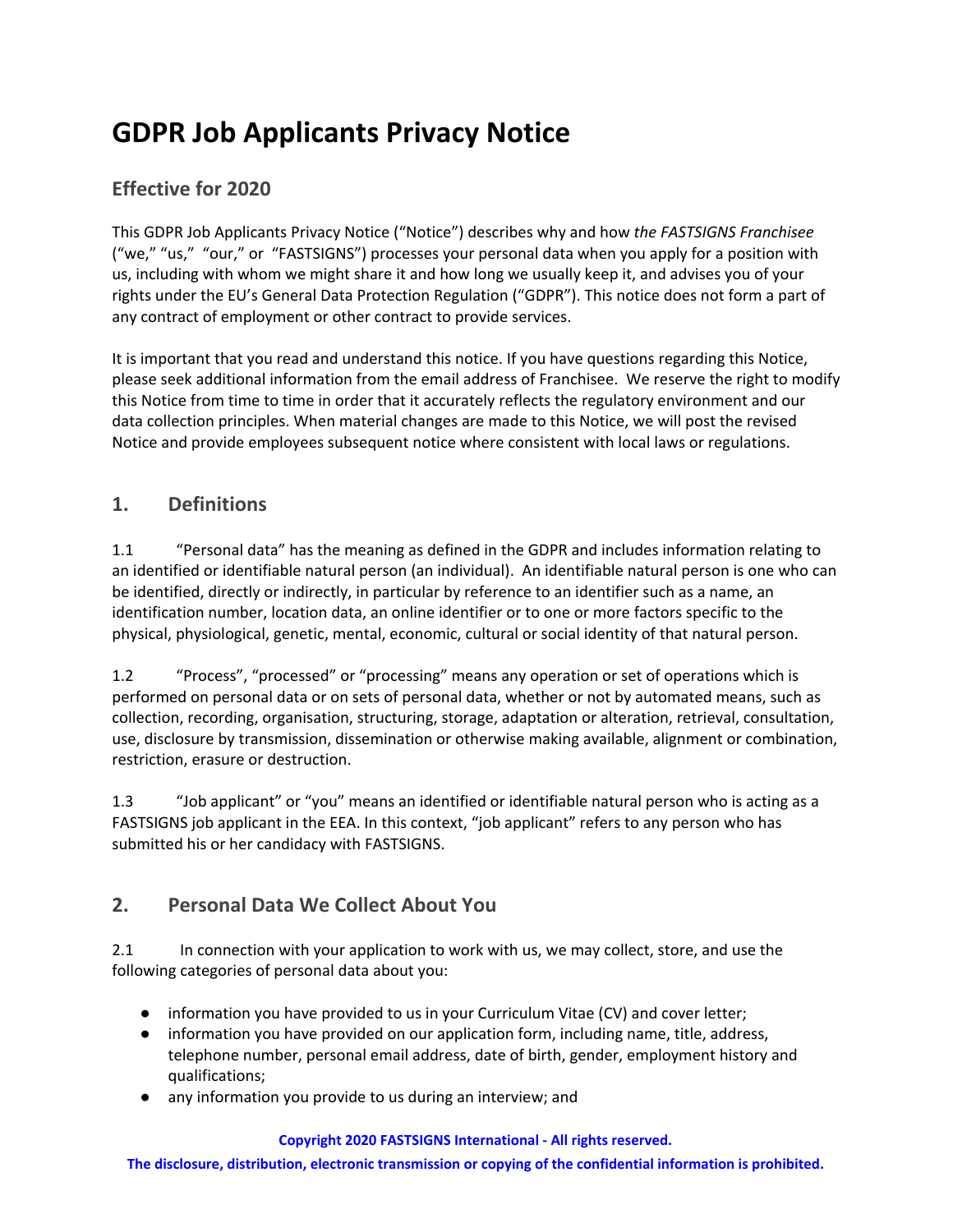● any results from applicant testing or references.

We may also collect, store and use the following "special categories" of more sensitive personal data:

- information about your race or ethnicity, religious beliefs;
- information about your health, including any medical condition, health and sickness records; and
- information about criminal convictions and offences.

#### **3. Why Collecting Your Personal Data**

3.1 We may use your personal data to:

- assess your skills, qualifications, and suitability for the work;
- carry out background and reference checks;
- enter into a contract of employment with you;
- communicate with you about the recruitment process;
- maintain your contact information for future employment opportunities;
- assist you in case of emergency;
- keep records related to our hiring processes; and
- comply with legal or regulatory requirements.

3.2 Special Personal Information – "Special categories" of personal data (e.g., data that reveal race, ethnic origin, religious or philosophical beliefs, health, sexual orientation, political opinions, or trade union membership) are collected only where permitted by law and are used and disclosed only to fulfil legal requirements unless a job applicant provides consent for such collection or disclosure. We may process special categories of personal data in the following circumstances:

- to consider whether we need to provide appropriate adjustments during the recruitment process; and
- to ensure equal job opportunity.

3.3 Criminal Convictions – We will collect information about your criminal convictions history if we would like to offer you a position (conditional on checks and any other conditions, such as references, being satisfactory). We are required to carry out a criminal-records check in order to satisfy ourselves that there is nothing in your criminal convictions history which makes you unsuitable for the role. Furthermore, for some roles within the company, we are legally required to carry out criminal record checks for those carrying out work for certain customers.

#### **4. Sources of Personal Data**

We may collect personal data about our applicants from the following sources:

- you, the applicant;
- recruitment agencies (where applicable);
- background check providers (where applicable);
- your referees (where applicable); and
- social media checks

#### **Copyright 2020 FASTSIGNS International - All rights reserved.**

**The disclosure, distribution, electronic transmission or copying of the confidential information is prohibited.**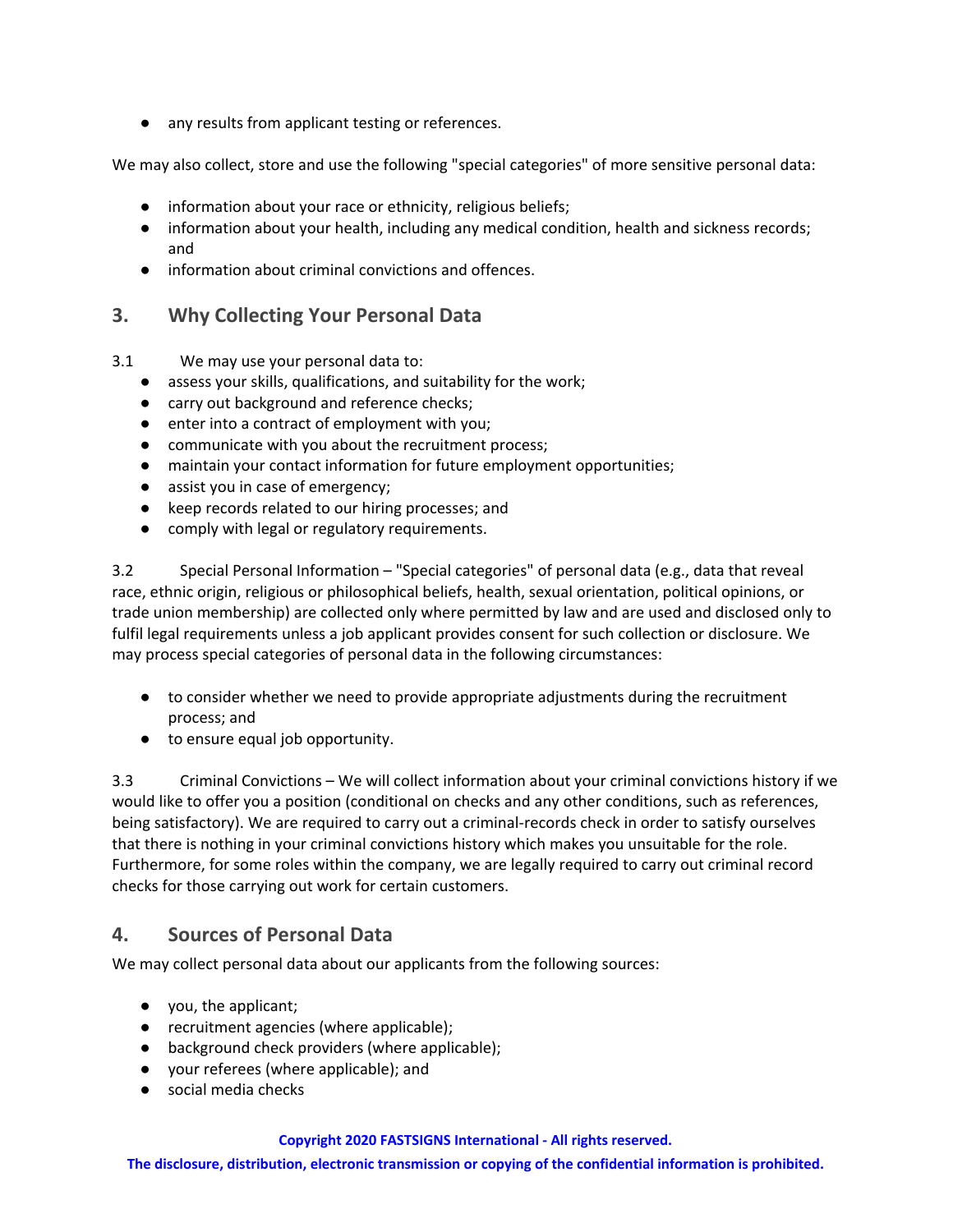# **5. Grounds for Collecting and Using Your Data**

We base our processing of your personal data on your consent and to enable us to comply with legal obligations. If you fail to provide consent when requested, which is necessary for us to consider your application, we will not be able to process your application successfully. For example, if we require a credit check or references for the role you apply and you fail to provide us with consent to process such information, we will not be able to take your application further.

### **6. Data Sharing**

We may disclose your personal data as described below:

- Service Providers We share your personal data with our service providers that process data on behalf of FASTSIGNS. In such cases your personal data is safeguarded by data processing agreements, committing outsourced service providers to process your personal data for specified purposes and in accordance with our instructions, comply with GDPR and apply appropriate security measures to protect your personal data in line with our policies. We do not allow our service providers to use your personal data for their own purposes.
- Mergers and Acquisitions We share your personal data in the context of a business reorganisation or restructuring exercise, for system maintenance support and hosting of data.
- To Maintain Legal and Regulatory Compliance We share your personal data with different governmental authorities, institutions or agencies (or similar), or insurance companies where required by law for the purpose of their regulatory tasks. We may also need to share your personal data with a regulator or to otherwise comply with the law.

### **7. Data Security**

We take precautions to protect data and information under our control from misuse, loss or alteration. Our security measures include industry-standard physical, technical and administrative measures to prevent unauthorized access to or disclosure of your information, to maintain data accuracy, to ensure the appropriate use of information, and otherwise safeguard your personal data.

We have put in place procedures to deal with any suspected data security breaches and will notify you and any applicable regulator of a suspected breach where we are legally required to do so.

### **8. Data Retention**

We only retain your personal data for as long as necessary to fulfil the purposes we collected it for, including for the purposes of satisfying any legal, accounting, or reporting requirements. To determine the appropriate retention period for personal data, we consider the amount, nature, and sensitivity of the personal data, the potential risk of harm from unauthorised use or disclosure of your personal data, the purposes for which we process your personal data and whether we can achieve those purposes through other means, and the applicable legal requirements.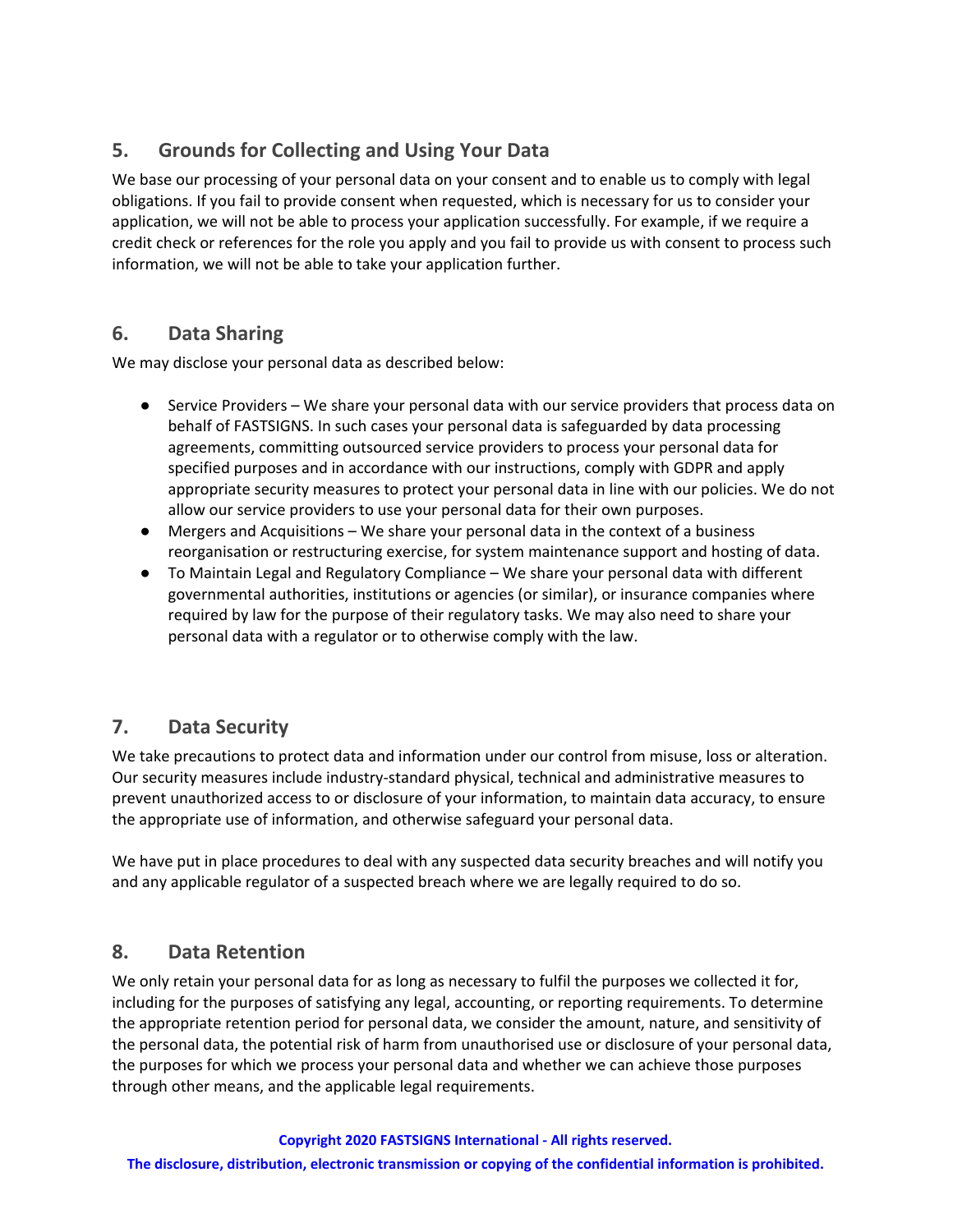# **9. Transferring Personal Data Outside the EEA**

If necessary, we will transfer the personal data we collect about you to FASTSIGNS entities outside the EEA, including offices in the United States. When we make such transfers, we ensure that appropriate safeguards are in place which provide adequate levels of protection of your personal data as required by applicable data protection laws. All transfers outside the EEA not made to countries which are considered by the European Commission to provide an adequate level of protection of personal data are safeguarded with agreement based on Standard Contractual Clauses approved by European Commission or such other mechanisms as have been recognised or approved by the relevant authorities from time to time.

# **10. Automated Decision-Making**

You will not be subject to decisions that will have a significant impact on you based solely on automated decision-making.

# **11. Your Rights**

Under certain circumstances, by law you have the following rights: Under certain circumstances, you have the following rights:

- Right of Access Upon your request, we will provide you with a copy of your personal data in our files without undue delay and free of charge, unless we are permitted by law to charge a fee.
- Right to Rectification (or "Correction") You may request to correct or update any of your personal data in our files. This enables you to have any incomplete or inaccurate information we hold about you corrected.
- Right to Erasure (or the "Right to be Forgotten") Upon your request, we will erase any of your personal data in our files that: (i) is no longer necessary in relation to the purposes for which it was collected or otherwise processed; (ii) was collected in relation to processing that you previously consented to, but later withdrew such consent; or (iii) was collected in relation to processing activities to which you object and there are no overriding legitimate grounds for our processing.
- Right to Data Portability If we process your personal data based on a contract with you or based on your consent or the processing is carried out by automated means, you may request to receive your personal data in a structured, commonly used and machine-readable format, and to have us transfer your personal data directly to another controller, where technically feasible.
- Right to Object to and Right to Restrict Processing Under certain situations, you may object to or seek to restrict our processing of your personal data.

Please contact us in writing to exercise your rights under the GDPR. We may limit your individual rights requests in the following ways: (a) where denial of access is required or authorised by law; (b) when granting access would have a negative impact on other's privacy; (c) to protect our rights and properties; and (d) where the request is frivolous or burdensome.

In order to respond to your request, we may need to request specific information from you to help us confirm your identity. Exercising your rights is free of charge. However, we have the right at our sole

#### **Copyright 2020 FASTSIGNS International - All rights reserved.**

**The disclosure, distribution, electronic transmission or copying of the confidential information is prohibited.**